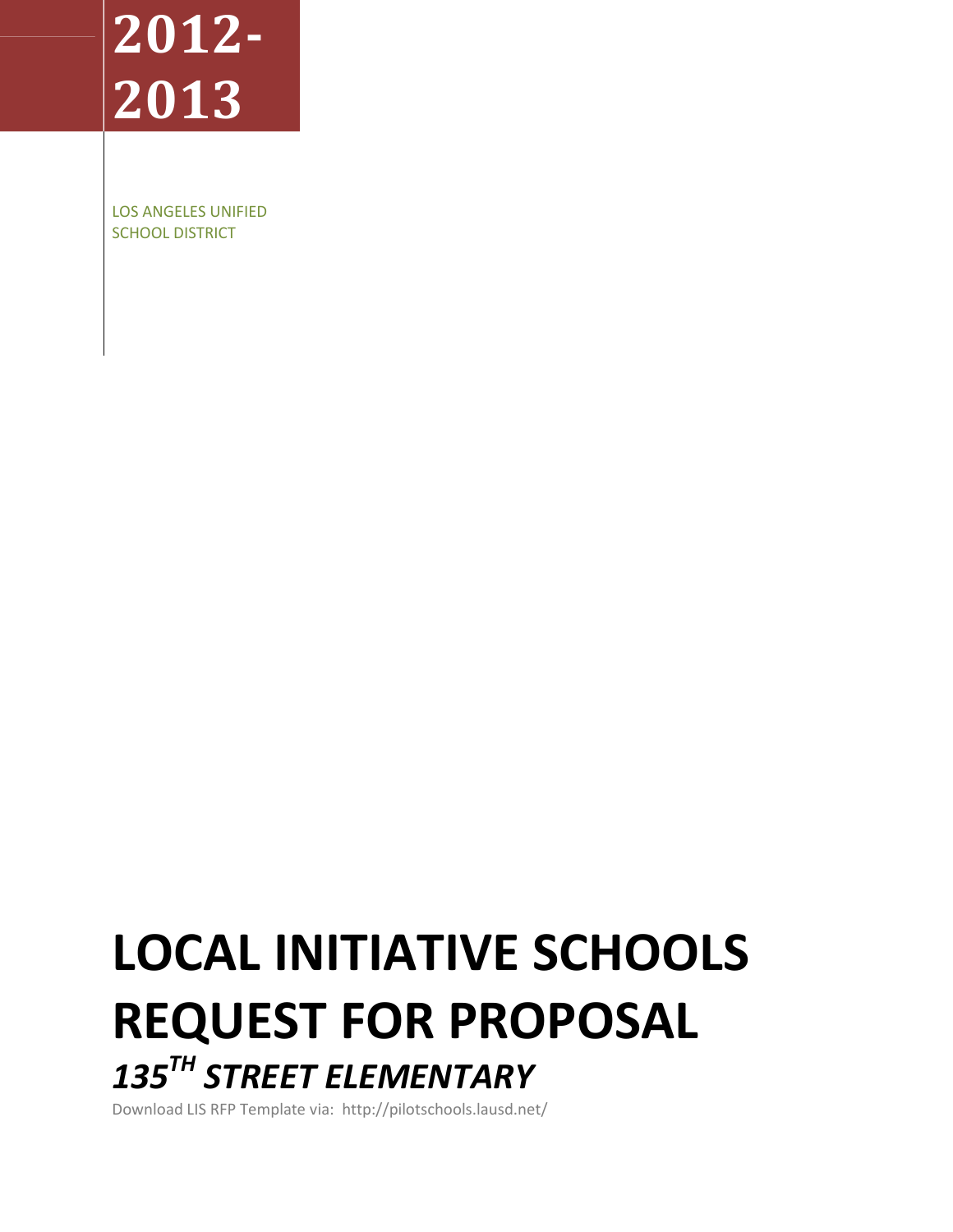# **LOCAL INITIATIVE SCHOOL PLAN**

#### **A. MISSION STATEMENT**

The mission of 135<sup>th</sup> Street School is to provide students with high quality education, skills, and learning opportunities to lead productive, healthy lives through effective teaching, collaboration, a safe school environment, and infusing learning into all areas of our students' lives.

#### **B. VISION STATEMENT**

 Our vision is to provide high quality education; teachers will regularly examine student performance, analyze the effectiveness of the assignments and redesign activities in response to the assessment data. Professional Development will be an on-going component of effective teaching practices and include research, conferences, workshops, and classes to acquire information on innovative strategies to improve student mastery of skills. Trainings and courses will be chosen based on the needs of students and include a collaborative method in both planning and development of instruction. Individuals and teams of teachers will examine their own work, collaborate, and share their discoveries with colleagues, and with parents.

 Students gain a desire and ability to pursue further knowledge when learning is meaningful to them and is incorporated into multiple realms of their daily lives. Including students' families enhances the effectiveness of education, as the students' education can continue at home. Working with families creates a positive atmosphere in which parents and teachers can work together and education can be valued as a joint goal. Families come from diverse backgrounds and teachers will lead the way to make ensure those involved in a child's life feel welcome and accepted. Schools are communities in which children can develop lasting social skills such as cooperation and treating others with respect, and when these skills are encouraged they can be used in the students' interactions in the community.

 Students are influenced and connected with others in their school, home, and surrounding community, and as such, we will work to enhance the family and community. Workshops for parents and caregivers, after school activities, and open house events are among the many opportunities we will use to build good relationships between the school and its surrounding community. In the spirit of reciprocation, just as the community is asked to support the school and students, the school will support the community. Community service events and fundraisers will be also part of school activities. Through community involvement, students learn how to connect to their community and become good citizens.

 In order for students to be successful and gain the most from their education, it is imperative for educators to understand who their students are and to recognize each student's individual needs. Teachers are mindful that students learn differently, and adapt their teaching styles to the needs of their students. Every classroom is filled with a diverse group of students with different backgrounds, interests, abilities, and needs. Classrooms will reflect this diversity in their content and instruction, through multicultural education and activities that include and accommodate all students.

We believe authentic teaching goes beyond academic facts and procedures; it builds meaningful insights and creates interest and enjoyment in learning. Students will acquire knowledge and skills to increase confidence in their own abilities. Through the use of best practices, impactful teaching techniques, and proactive strategies to address the needs of all students, we solidify the foundation for students to continue learning, to interact appropriately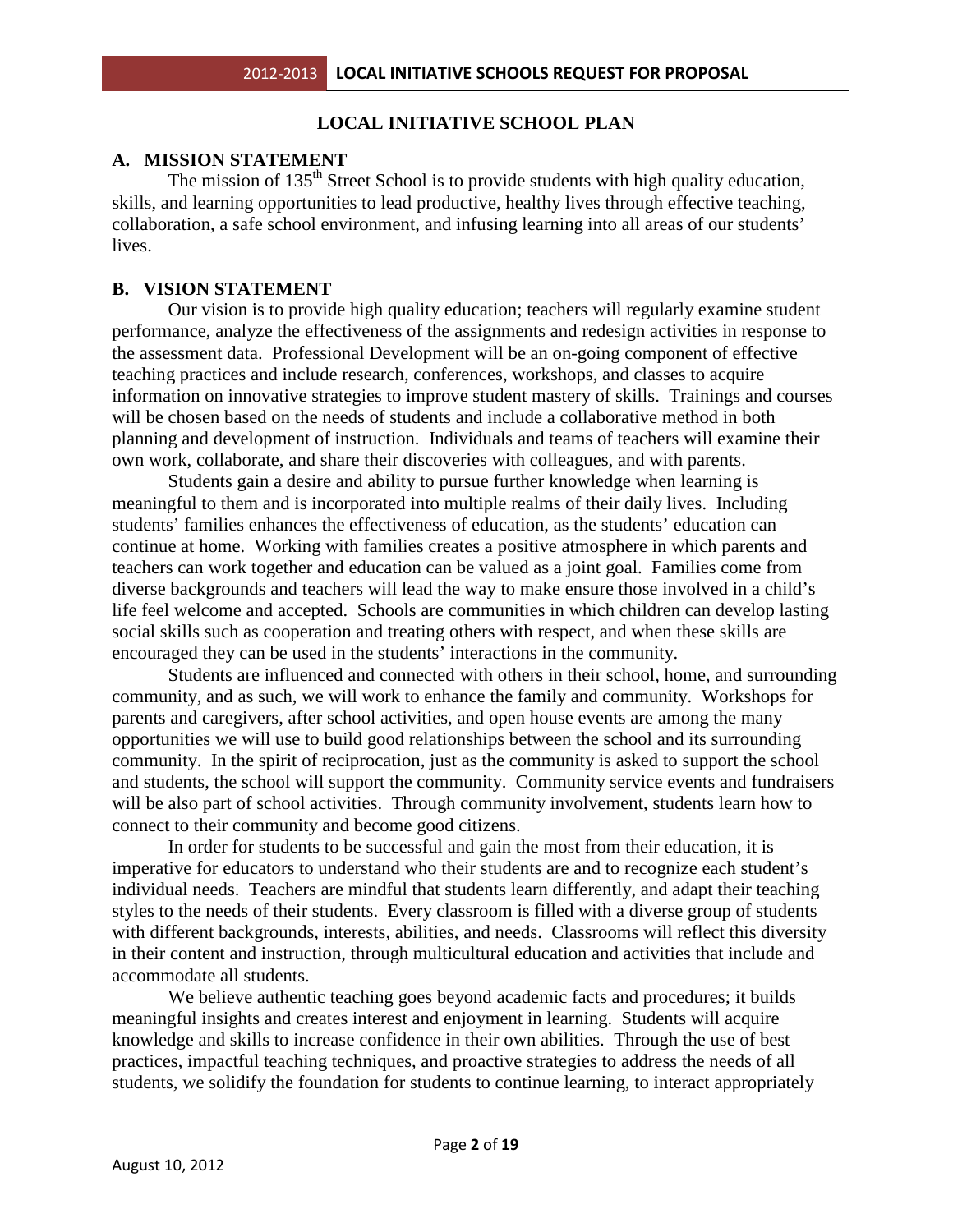with others, to become more independent, and to be successful as they continue in school, as well as in their lives.

# **C. SCHOOL DATA PROFILE/ANALYSIS (2-3 pages)**

#### *1. Where is the school now? What do the data / information collected and analyzed tell you about the school?*

According to the data in the 2010-2011, our scores in language arts rose 13.3% and our scores in math rose 24.1%. The previous school years showed a cycle of increases and decreases in math. The culmination of that progress resulted in such an increase in scores which gave our school API of 776. As a staff, we are able to plan together on a weekly basis. Our principal provides planning time which allows for grade levels to collaborate and share effective teaching strategies. Teachers also have support with pull-out intervention for math and language arts for students below benchmark. Teacher Assistants are used to provide instructional support. Universal Access time is provided daily for additional support for students with differentiated instruction. During the 2011-2012 school year, our data shows that our scores dropped in language arts by 2.7% and in math 9.2%. There were many factors that contributed to the drop. We began a new reading program, Treasures, which teachers had to learn and implement concurrently. As a result, we did not have full implementation of our intervention program in math and language arts. Furthermore, our math scores fell even further due to a lack of additional assistance outside of the classroom. For the 2012-2013 school year, we are operating on a traditional calendar. For the first time in 15 years, our staff has the same work calendar. We have begun our reimplementation of our intervention services. We are currently planning as a grade level twice a month.

An area of strength that has been observed is in the collaboration between teachers on certain grade levels and occasionally across grade levels. When grade level colleagues participate equally in data analysis discussions, lesson planning, and sharing best practices with each other, instruction and student achievement improves. However, not all grade levels or teachers collaborate effectively. Furthermore, a great area of concern with the teaching staff is the resistance to change. There are many aspects of change that affect a school community; change in data, change in population, change in district or state policy/curriculum, change in staff, change in budget, decrease in district-funded staff, etc. As a result, there is a negative undercurrent that is detrimental to collaboration, innovation, and high expectations for all. With a "forced" change in administration, it is imperative that our new leadership support the teachers in a consistent, firm but fair, and positive manner in which all teachers, students, and parents are held to a higher level of performance that will lead to better teaching, improved parent/teacher interaction, and increased student achievement.

Our areas of concern in student achievement are in the main content areas of English Language Arts and Mathematics as indicated by our CST data trends. As the state and district move towards implementing Common Core Standards, it is a concern that the district will not provide the needed support to fully maximize the potential of our teachers and staff. As a result, it will depend heavily on the instructional leaders at the school site to support teachers to consistently use best practices during this transition. In past years, classroom observations by administration at the school and district level have found the common practice of "whole-group" teaching resulting in passive learning in most grades. Shifting this practice to more interactive,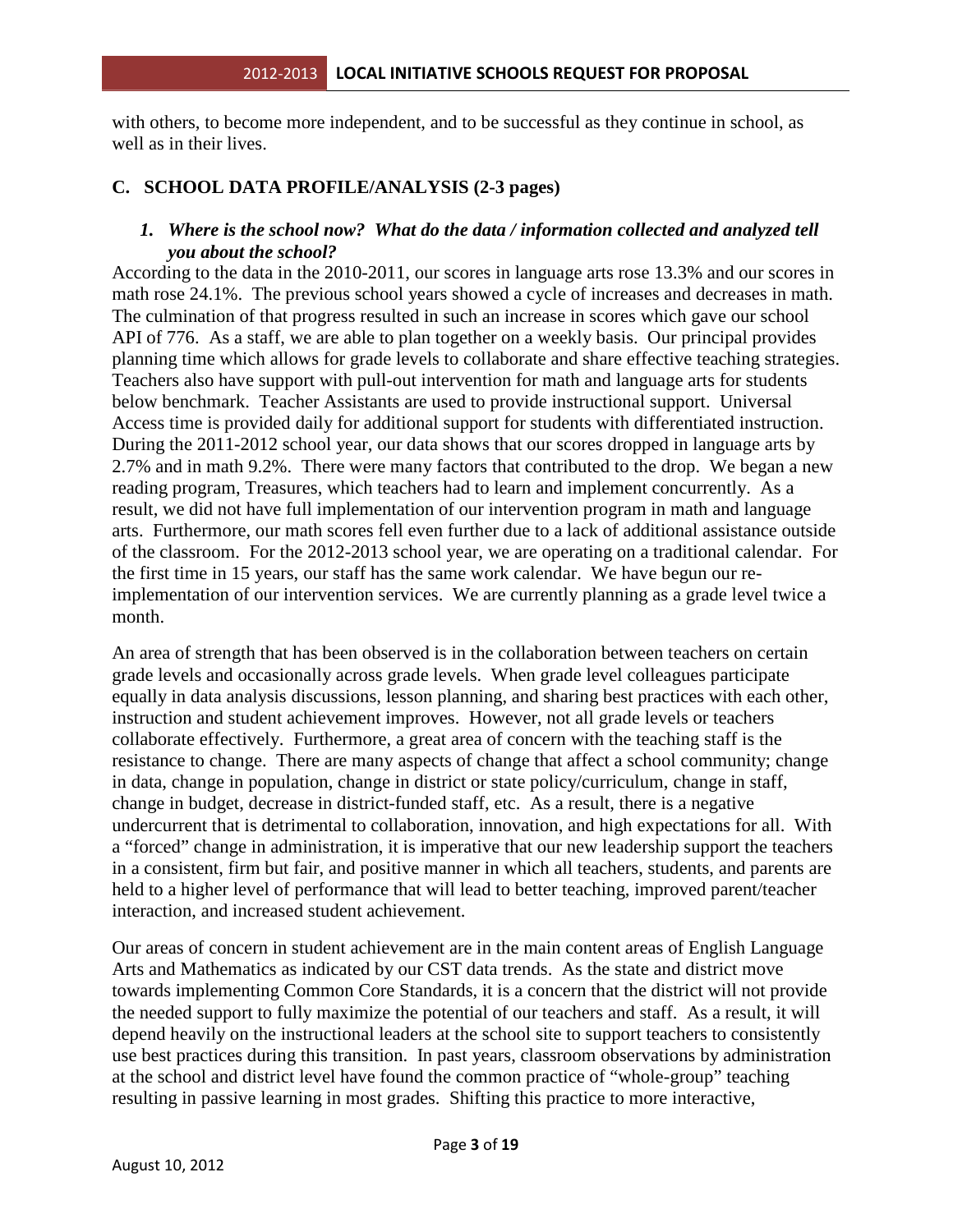cooperative model of teaching and learning will help students learn in a more differentiated setting. It will be critical to have teachers work together to plan their instruction in a focused approach that uses data to guide instruction. Using data results in lesson planning on a continual basis will ensure that teachers and grade levels are aware of data trends and can work equally to address the needs of their classroom and grade level.

Our school needs strong leadership that will foster an environment of high expectations, accountability, and continuous improvement while maintaining a positive atmosphere and foster a high professional and interpersonal morale. One of the underlying root causes for our trend of cyclical increases and decreases in student performance is the lack of consistency and specificity in school vision, mission, and instructional focus. The school has addressed different short-term goals year to year, but growth has not been sustainable. In addition, the goals have been too general to result in consistent growth that builds year after year. For example, there is a new "thing" to try every year in hopes of academic growth; new test prep, new supplemental materials, new format for intervention, etc. The main concern should be improving teacher practice through consistent data analysis, progress monitoring, instructional planning, adjusting of instructional delivery/differentiation to students, and equal collaboration on the grade level. This will yield the most effective, efficient, and consistent path to increased student growth for all students. Our new principal needs to be able to support this vision and work well with the staff to achieve these outcomes.

# *2. Based on your analysis and current available resources, please identify the most central and urgent issues/challenges that are hindering the school from improving student learning and achieving the vision of the successful graduate and the school articulated above? What is the supporting evidence that leads you to identify the items listed above as high priorities?*

The most urgent issue that our school faces is the upcoming change in administration for the 2013-14 school year. Our current principal is retiring and it is imperative that our new administrator collaborates well with the staff and supports effective professional development and best teaching practices. Coming from a 4-track year round calendar, our school is transitioning to a more collaborative environment that needs a strong, innovative, and supportive administrator that can increase the morale, professionalism, and leadership capacity of all staff. In addition, the new administrator needs to continue to build positive communication systems with parents/community to better support students both during and outside of the instructional day. A principal influences everything in a school; attitude, morale, work ethic, professionalism, expectations, student behavior, improving instruction, interaction with parents, communication between school and home, operations, legal compliance, developing personnel leadership, implementing district policies, budget decisions, and much more. Therefore, it is absolutely essential that the right person that best matches our needs be **chosen** by the stakeholders; not solely by district employees that do not work at the school on a daily basis. We know our staff, our parents, and our students the best. We know what we need for the next 3-5 years to move our school forward.

# **D. RATIONALE FOR CHOOSING THE LOCAL INITIATIVE SCHOOL MODEL (1-2 pages)**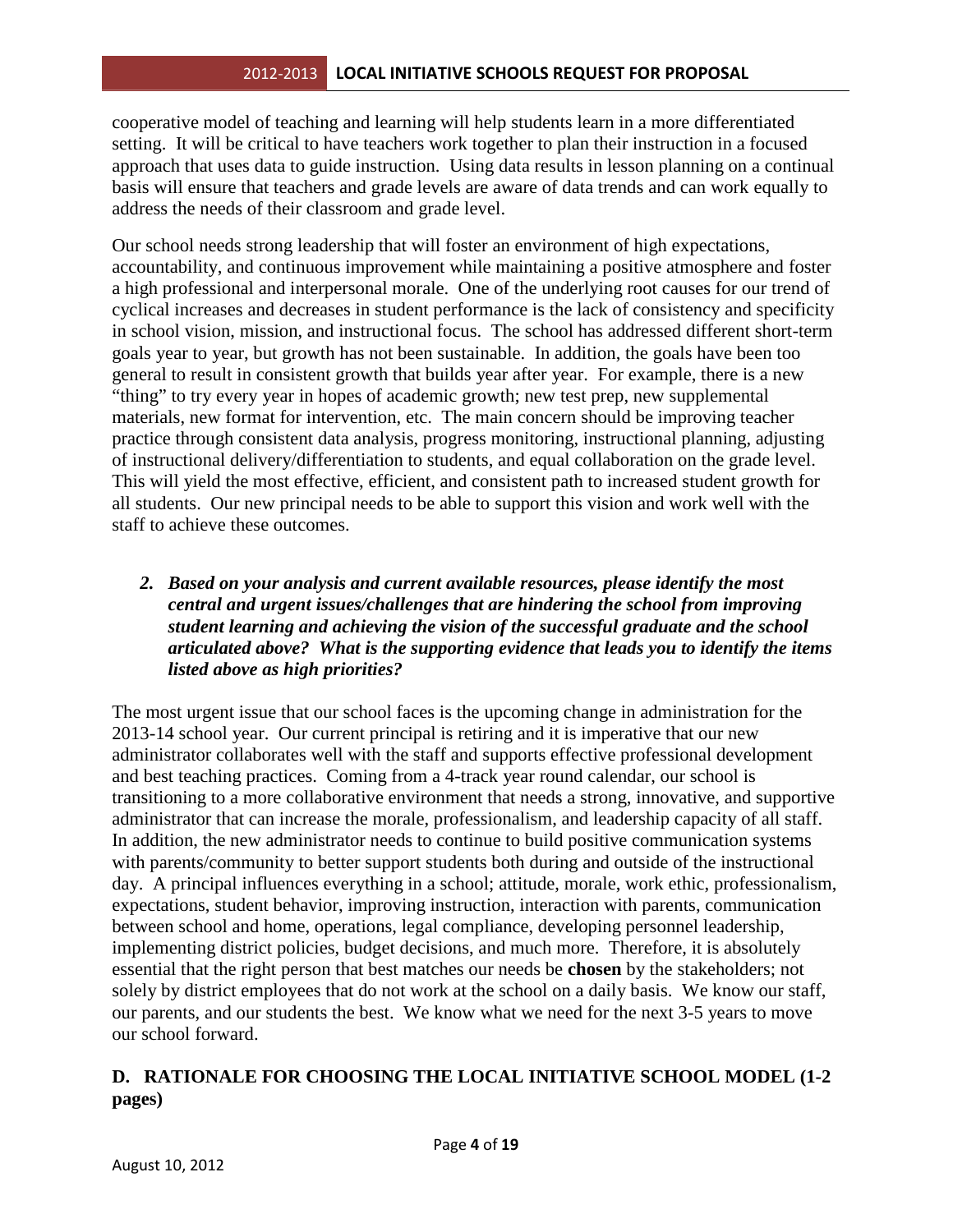Our Design Team initially began attending workshops on all 3 models of autonomy. From the beginning, we knew that a Pilot School model would not work for us at this time. Therefore, our two options were Expanded School Based Management Model (ESBMM) and Local Initiative School (LIS). After several workshops, we selected the ESBMM model so that we could have our say in a lot of different areas of need. We met with all stakeholders and conducted needs assessment surveys specifically addressing the areas in the ESBMM proposal. We also had members of the Local Options Oversight Committee (LOOC) visit the school and present to the staff and answer teacher questions about the autonomy models and the implications of each. After numerous discussions of the survey results with teachers at staff/grade level meetings and with parents at advisory meetings, our team found that the feedback indicated we were not ready to address so many areas at once. The ESBMM proposal would have been too overwhelming for the staff to decide and implement. Given our school's history of trying a lot of new things on a frequent basis, we decided that the best fit would be the LIS model so that we can specifically address the most urgent needs first. LIS allows more flexibility in allowing us to choose our two (2) top, most urgent concerns without needing to change other main elements of our school's operations; especially if they are adequate for the time being.

The Design Team used the survey results to determine the greatest concerns: the ability to select staff, specifically the principal, and the method in which professional development of teachers is implemented at our school site. It was a consistent theme with our stakeholders to have a part in the decision-making for hiring the new principal. Also, with the heavy emphasis on student success, teachers wanted more autonomy in deciding the areas they were interested in for professional development. After discussing these elements, the Design Team began to work on draft of our LIS proposal.

After presenting our decision to the staff, it was well received during the petition vote. Teachers felt confident that the LIS model would address their immediate needs in an effective way. Teachers will now have additional methods of conveying concerns and making recommendations for professional development. Teachers are reassured that they are empowered to be advocates and have a voice in the needs of their students rather than district – mandated professional development.

In the future, as we become more effective in implementing our school mission and vision, we will then seek to refine other practices and apply for new waivers; based on current data trends. Our decision-making councils will continue to provide guidance on how to address specific areas of need.

# **E. LOCAL INITIATIVE SCHOOL WAIVER & RATIONALE (1-12pages)**

**Please indicate which waivers you are seeking through your Local Initiative Schools proposal. Build on the priority areas identified above as central to transforming your school. As you are writing this section, please indicate if implementation of the waiver is cost-neutral and if not, identify funding needed for successful implementation.**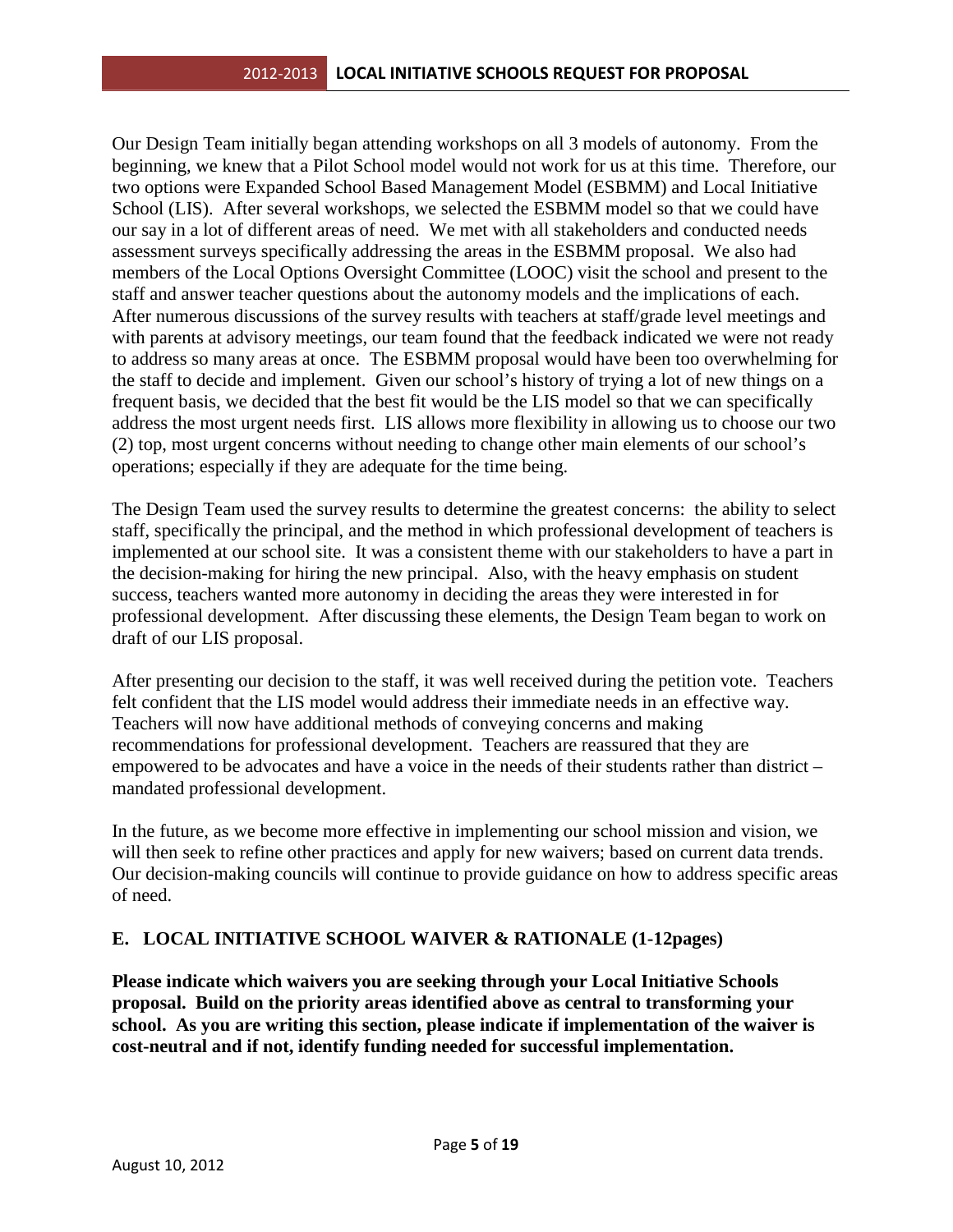*1. Readoption in the Local Initiative School program of any current special conditions/waivers that are already applicable to the school such as School Based Management (SBM).* 

 *Yes, we are selecting this waiver*   $\boxtimes$  *No, we are not selecting this waiver* 

## *If you have selected no, please proceed to number 2. If you have selected yes, please address the following prompts:*

- i. What areas of concern identified in Section C do you believe this waiver will help your school impact?
- ii. Describe how you will implement this waiver and the alternative language you will substitute for the contract language or policy you are waiving.
- iii. How will it affect students? How will it affect staff? How will it affect parents?

## *2. Methods to improve pedagogy and student achievement*

# *Yes, we are selecting this waiver No, we are not selecting this waiver*

# *If you have selected no, please proceed to number 3. If you have selected yes, please address the following prompts:*

- i. What areas of concern identified in Section C do you believe this waiver will help your school impact?
- ii. Describe how you will implement this waiver and the alternative language you will substitute for the contract language or policy you are waiving.
- iii. How will it affect students? How will it affect staff? How will it affect parents?

# *3. Locally determined curriculum, instructional standards, objectives, and special emphasis supplanting District standards (subject to State and District minimum curriculum standards)*

*Yes, we are selecting this waiver*   $\boxtimes$  *No, we are not selecting this waiver* 

## *If you have selected no, please proceed to number 4. If you have selected yes, please address the following prompts:*

- i. What areas of concern identified in Section C do you believe this waiver will help your school impact?
- ii. Describe how you will implement this waiver and the alternative language you will substitute for the contract language or policy you are waiving.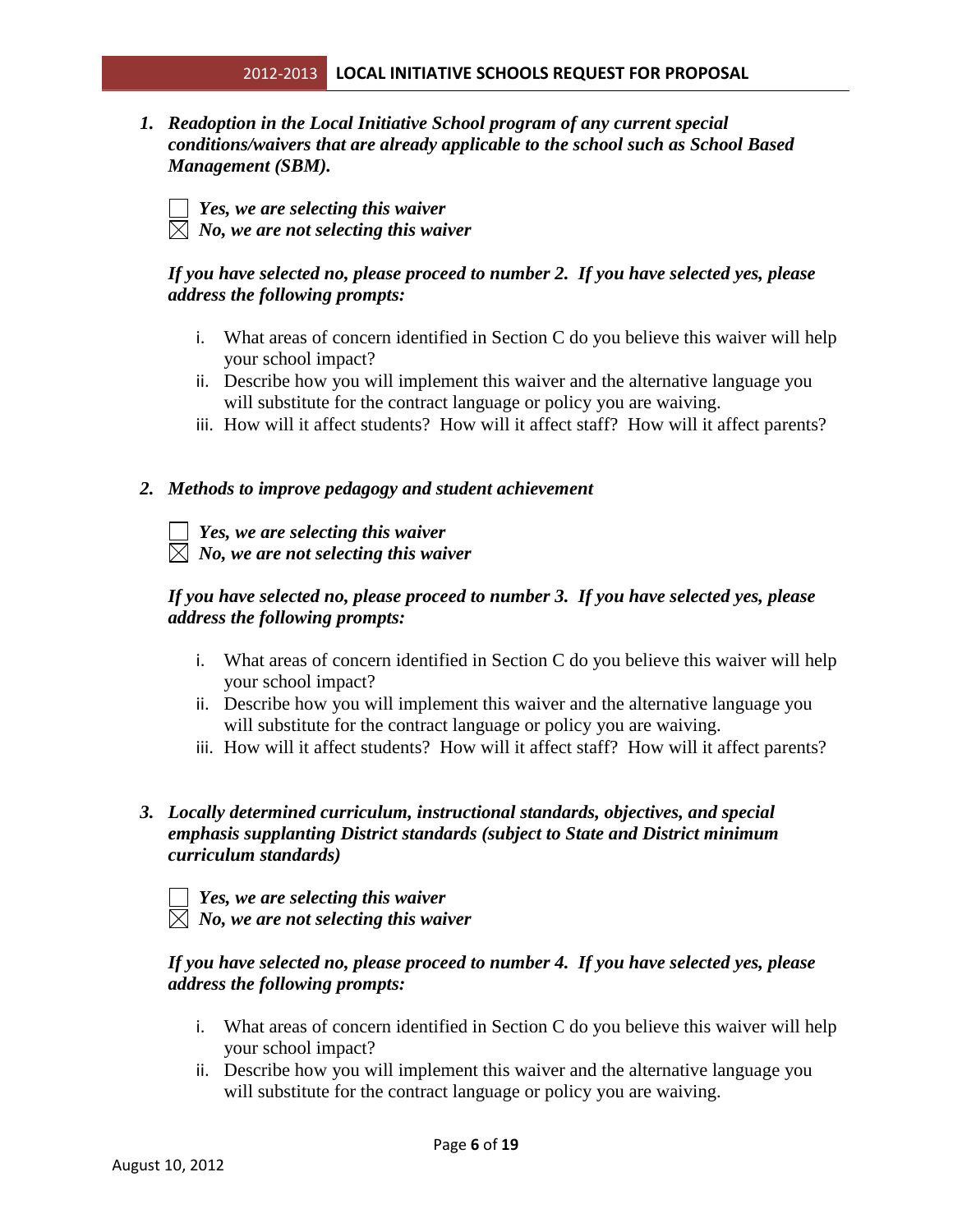iii. How will it affect students? How will it affect staff? How will it affect parents?

#### *4. Assessment*

*Yes, we are selecting this waiver*   $\boxtimes$  *No, we are not selecting this waiver* 

#### *If you have selected no, please proceed to number 5. If you have selected yes, please address the following prompts:*

- i. What areas of concern identified in Section C do you believe this waiver will help your school impact?
- ii. Describe how you will implement this waiver and the alternative language you will substitute for the contract language or policy you are waiving.
- iii. How will it affect students? How will it affect staff? How will it affect parents?

#### *5. Local Schedule and Strategies*

 *Yes, we are selecting this waiver*   $\boxtimes$  *No, we are not selecting this waiver* 

#### *If you have selected no, please proceed to number 6. If you have selected yes, please address the following prompts:*

- i. What areas of concern identified in Section C do you believe this waiver will help your school impact?
- ii. Describe how you will implement this waiver and the alternative language you will substitute for the contract language or policy you are waiving.
- iii. How will it affect students? How will it affect staff? How will it affect parents?

#### *6. Internal Organization Plan*

 *Yes, we are selecting this waiver*   $\overline{\boxtimes}$  *No, we are not selecting this waiver* 

#### *If you have selected no, please proceed to number 7. If you have selected yes, please address the following prompts:*

- i. What areas of concern identified in Section C do you believe this waiver will help your school impact?
- ii. Describe how you will implement this waiver and the alternative language you will substitute for the contract language or policy you are waiving.
- iii. How will it affect students? How will it affect staff? How will it affect parents?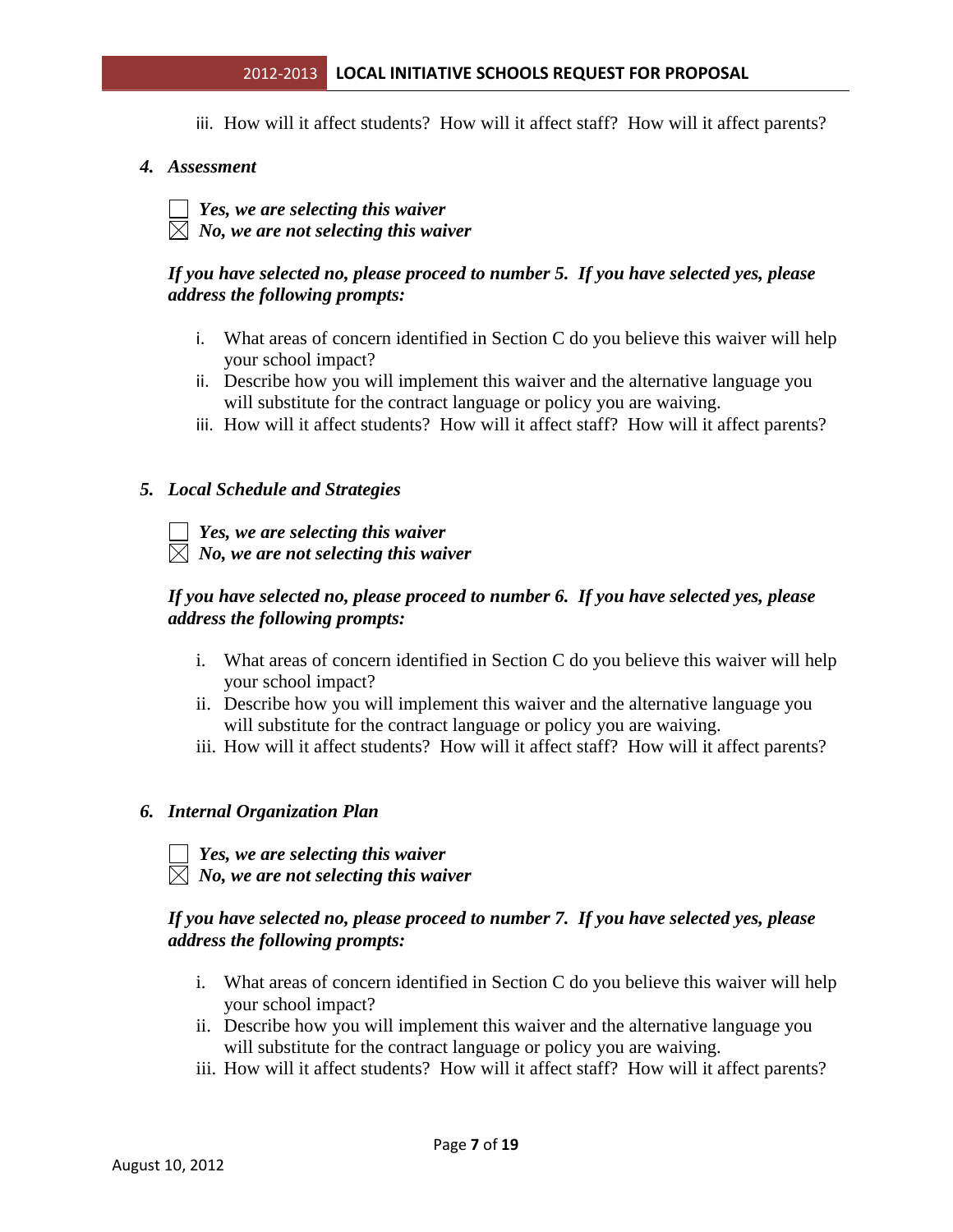#### *7. Professional Development*

 $\boxtimes$  Yes, we are selecting this waiver

 *No, we are not selecting this waiver* 

# *If you have selected no, please proceed to number 8. If you have selected yes, please address the following prompts:*

# *i. What areas of concern identified in Section C do you believe this waiver will help your school impact?*

We believe that there needs to be more differentiated professional development and a more specific grade-level focus for professional development to best develop teacher capacity in increasing student achievement. Our professional development will consist of a routine cycle of data analysis, collaborative planning, and strengthening teacher instructional practices.

#### **Data Analysis-**

Our data analysis will consist of reviewing state, district, and school-site/grade level determined assessments to monitor student progress. Based on the results of the data, teachers will determine the instructional strategies needed to help students improve weaknesses and maintain high achievement. Teachers will learn how to effectively analyze data for their students and apply it to differentiate instruction to meet their needs.

#### **Collaborative Planning-**

Collaborative planning will consist of grade level and school-wide discussions of data trends and using results to guide future instruction and progress monitoring. Grade level chairs with the Local School Leadership Council will help determine the format, frequency, and topics of professional development based data and school needs.

#### **Strengthening Teacher Instructional Practices-**

We will align instruction with district and state standards using a variety of strategies; including modeling peer-to-peer, reflection, implementing new methodology, and continuous collaborative feedback.

#### *ii. Describe how you will implement this waiver and the alternative language you will substitute for the contract language or policy you are waiving.*  **We will be waiving Article IX-B 2.0 h.**

*"One-half of the annual total of banked professional development time shall be dedicated to programs or activities (including teachers working with one another and with site administrators to improve instruction) which are determined at the school site by the Local School Leadership Council pursuant to Article XXVII, Section 2.4. Any such program or activity, including transportation, must be cost neutral to the District. The other half of annual banked professional development time shall be dedicated to programs and/or activities determined by the District, acting through the site administrator, the Local District or the Central office."*

# **ALTERNATIVE LANGUAGE FOR ALL BARGAINING UNITS:**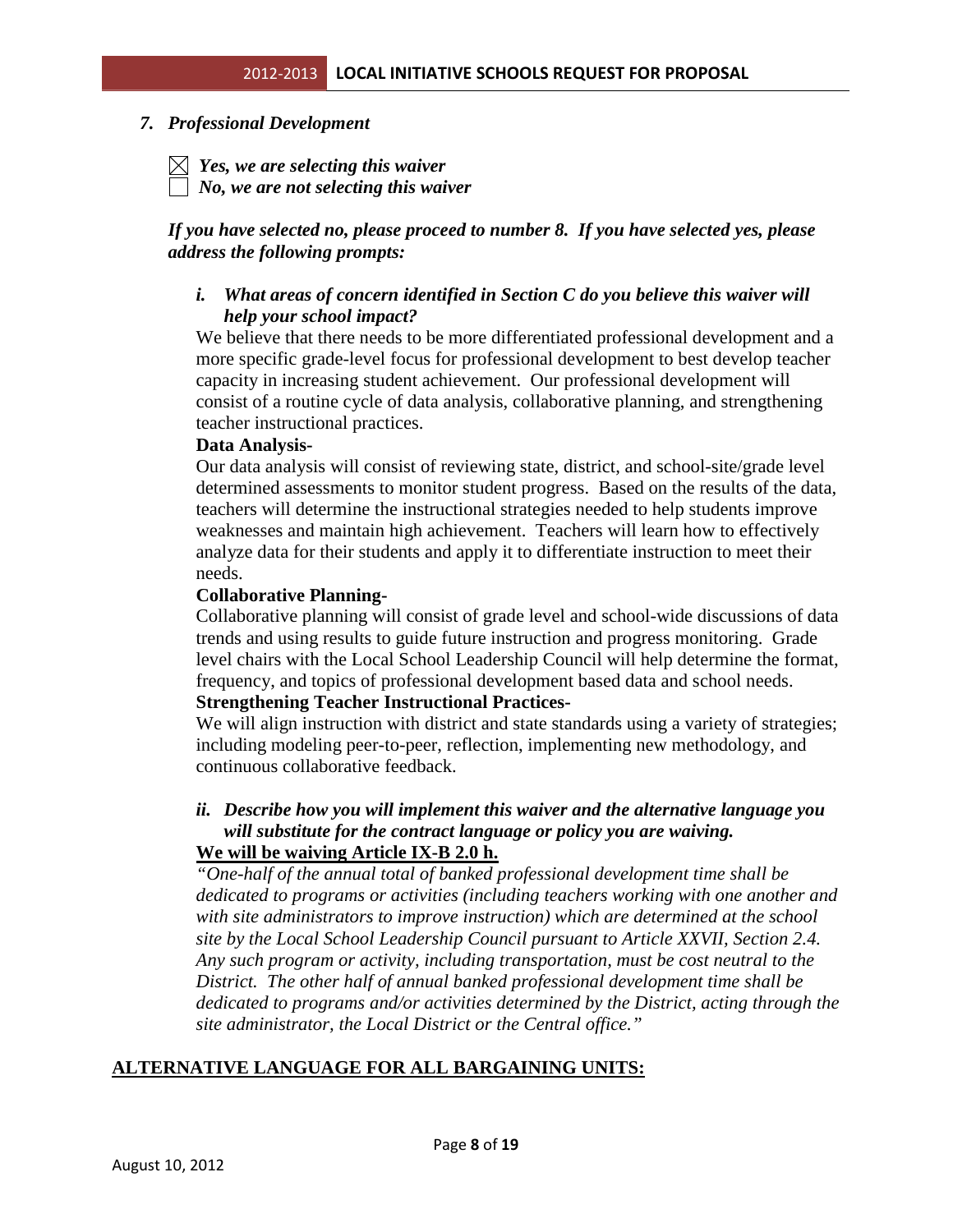Our Local School Leadership Council (LSLC) will set the topics for the school-site determined professional development banked time (13 total) which is one half of the annual total (26), per UTLA contract and district policy. The LSLC will review recommendations made from both SSC and GLCs (after collaborating with grade level colleagues) to determine school-site professional development topics. GLCs (or designee) are chosen by peers. The LSLC will maintain full rights on decisionmaking for professional development (and other matters) as outlined in the current UTLA contract. The SSC will continue to make decisions related to professional development that use categorical funds per district policy, current union contracts, and other compliance mandates. SSC and LSLC meetings fall under the Greene Act in which meetings are open to all stakeholders.

*iii. How will it affect students? How will it affect staff? How will it affect parents?*  Students will benefit from more focused instruction that will help them increase their academic achievement. Staff and parents will benefit from increased opportunities for participation, feedback, and transparency of school decision making. This shared decision-making will help stakeholders have a greater responsibility and accountability for ensuring continuous improvement school-wide.

*8. Budget* 

| $\Box$ Yes, we are selecting this waiver         |
|--------------------------------------------------|
| $\boxtimes$ No, we are not selecting this waiver |

# *If you have selected no, please proceed to number 9. If you have selected yes, please address the following prompts:*

- i. What areas of concern identified in Section C do you believe this waiver will help your school impact?
- ii. Describe how you will implement this waiver and the alternative language you will substitute for the contact language or policy you are waiving.
- iii. How will it affect students? How will it affect staff? How will it affect parents?

# *9. A Requirement for "mutual consent"*

 $\boxtimes$  Yes, we are selecting this waiver  *No, we are not selecting this waiver* 

*If you have selected no, please proceed to number 10. If you have selected yes, please address the following prompts:* 

# *i. What areas of concern identified in Section C do you believe this waiver will help your school impact?*

As mentioned in Section C, our school is having a change in administration. Our school's main priority is to hire the best people for any open positions so that we are successful in working towards our shared vision of improving student achievement. Ensuring that our stakeholders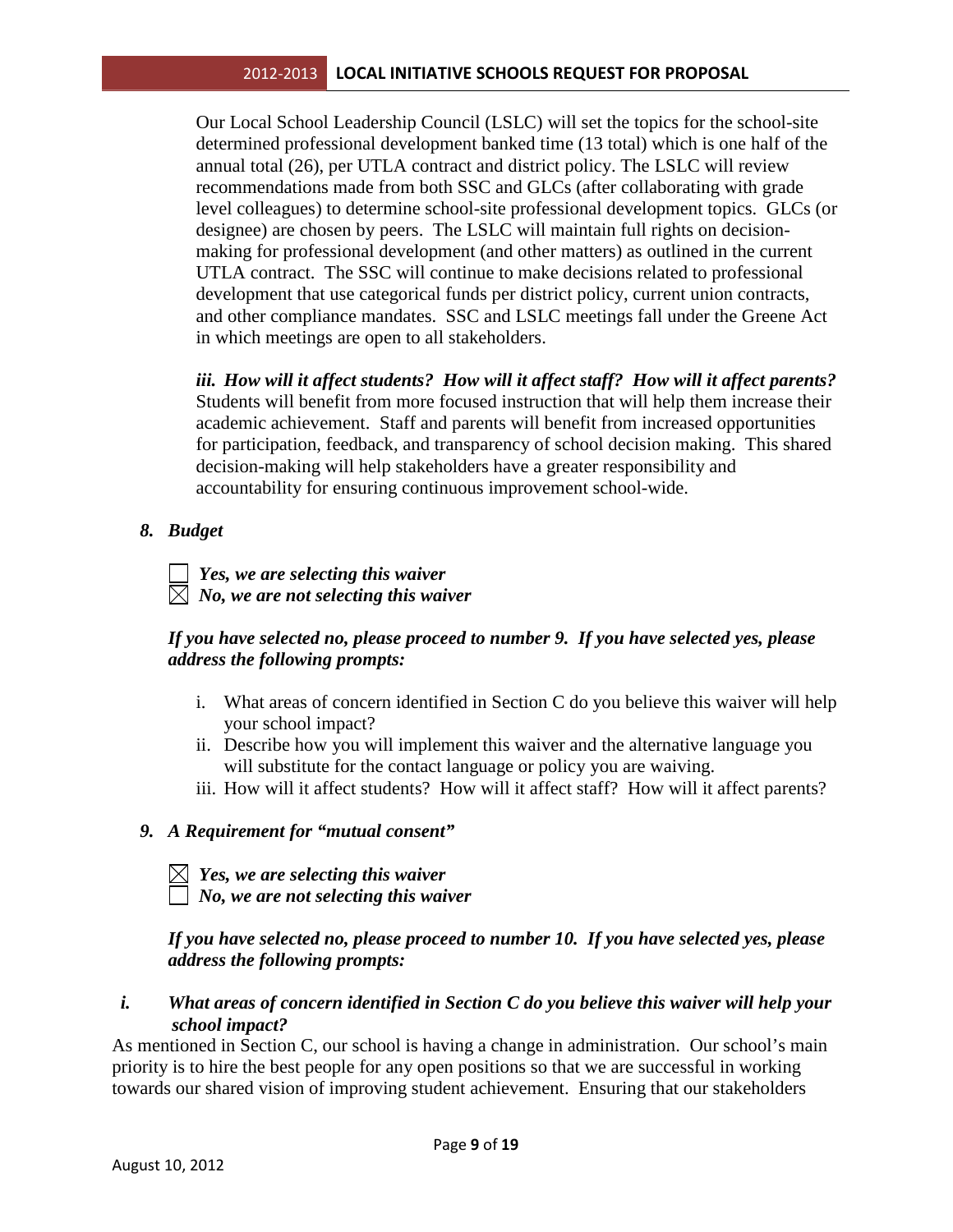have decision-making abilities in hiring will help staff grow in their collaborative efforts and improve staff morale for the benefit of the students and school community. Giving the school the autonomy to select personnel that best meets the needs of the school will ensure positive, continued academic growth.

*ii. Describe how you will implement this waiver and the alternative language you will substitute for the contract language or policy you are waiving.* 

**We will be waiving AALA IX 1.3 Administrative Assignments and UTLA Article IX-A 2.1, 2.2, 2.3, and 8.0 Assignments. In addition, we will be waiving guidelines listed in the policy "LAUSD Human Resources Division Requirements for School-Based Certificated Management Classes".** 

# *AALA IX 1.3 Administrative Assignments:*

*When making administrative assignments, the District shall consider qualified employees in the categories listed below with priority categories a – c considered before categories d – f.* 

- *a. Returns from leave;*
- *b. Transfers (District Initiated and Employee Initiated pursuant to*
- *Sec 1.7 and 1.8 below);*
- *c. Reassignments (change of position at the site);*
- *d. Eligible list appointments;*
- *e. Limited Action and Special Class appointment;*
- *f. Substitute acting appointments.*

# *UTLA Article IX-A 2.1, 2.2, 2.3, and 8.0 Assignments:*

"*2.1 Staffing Procedures After Initial Selection Through The Fifth Week of School or Track: The following procedures apply to staffing decisions which occur after the completion of the initial spring selection process and before norm date or the end of the 5th week of school or track (whichever is sooner):* 

*a. The principal and department or grade level chair working together shall reasonably determine who will fill the opening or vacancy.* 

*b. In doing so, they shall utilize the teacher preference forms or locally determined method for identifying teacher preference and shall take into account seniority and educational program needs.* 

*c. If agreement is not reached or if the parties prefer, the openings and vacancies shall be filled by a new hire, transferee, substitute, or auxiliary assignment."* 

*2.2 Staffing Procedures After Norm Day: If an opening or vacancy occurs in a teaching position, that vacancy shall be filled by a new hire, transferee, substitute, or auxiliary assignments (secondary).* 

*2.3 Staffing Procedures For Spring Semester Or Subsequent Tracks In Secondary Schools: Any opening or vacancy shall be filled pursuant to Section 3.2 of this Article.* 

*8.0 Filling Vacancies After Norm Day: If a vacancy occurs in a dean or coordinator position after norm day or the end of the fifth week of the semester or track, whichever is sooner, the site administrator shall make an interim appointment to fill the vacancy until the end of the semester*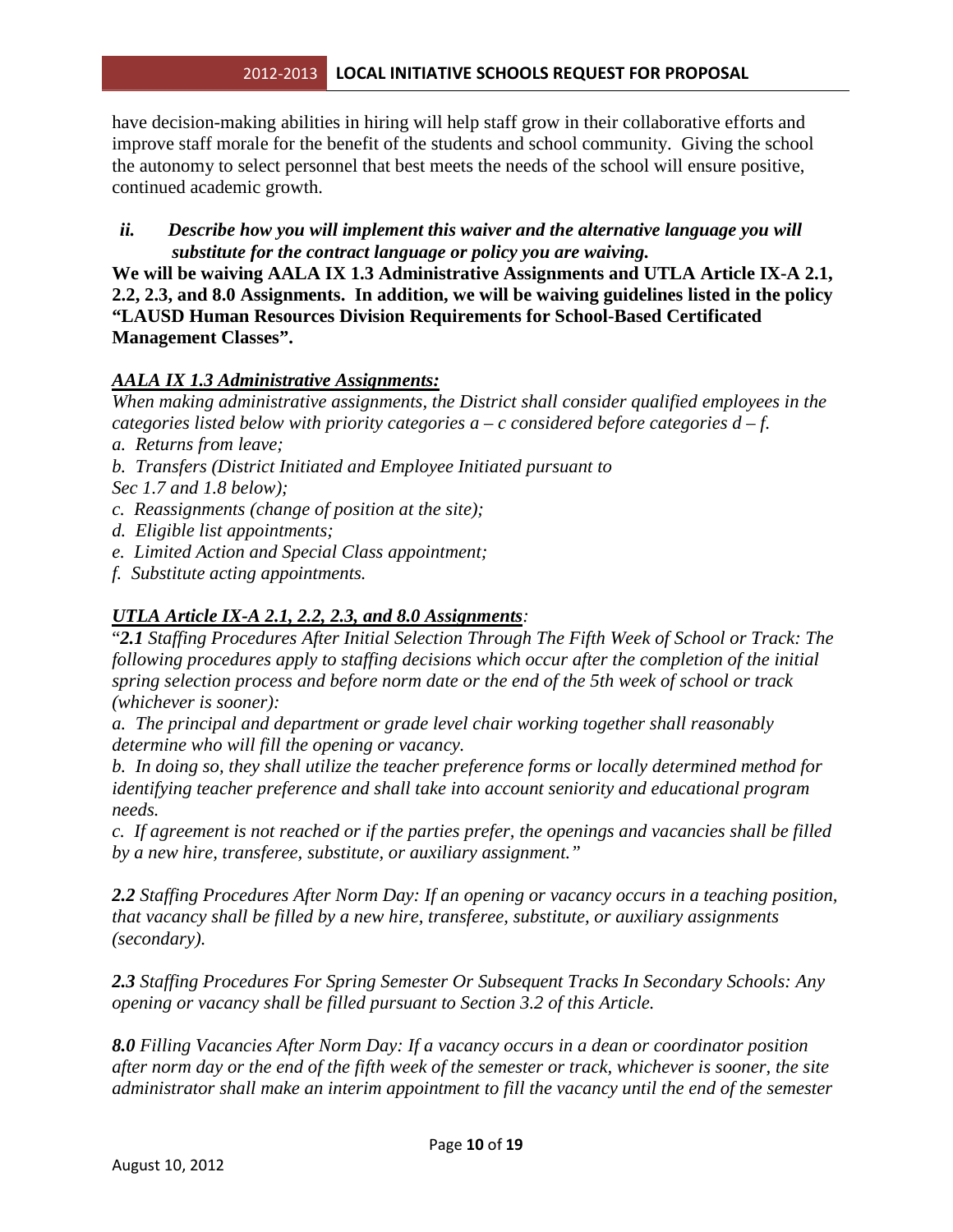*or track. Prior to the next semester or track, the procedures in Section 6.0 (coordinators) and 7.0 (deans) above shall be utilized to fill the position for the next semester or track. If the vacancy is filled by an interim appointment from the current staff, the interim appointee's former position shall be filled by a substitute or employee on temporary assignment."* 

# *"LAUSD Human Resources Division Requirements for School-Based Certificated Management Classes":*

#### **General Qualification Policies:**

- Candidates must be on the appropriate LAUSD eligible list for the position or currently serving in the class.
- If fewer than five applicants from the eligible list apply for the position, other qualified applicants from within or out LAUSD may be considered.

Document is found at this link*:* 

*http://www.teachinla.com/admin\_vacancies/documents/GeneralInfo\_003.pdf*

# **ALTERNATIVE LANGUAGE FOR ALL BARGAINING UNITS:**

Instead of using the staff selection procedures outlined in bargaining unit contracts, we will use our staff selection committee to announce, interview, and select all potential candidates for positions. The staff selection committee may determine additional eligibility requirements for a position based on the immediate needs of the school.

#### **Staff Selection Committee Composition for Interviews:**

For the purposes of continuity, our Design Team will serve as the existing (core) staff selection committee until the 2014-15 school year. For the 2015-16 school year, staff will self-nominate and elect a Staff Selection Committee that will serve for a 2 year period. If any committee member is unable to fulfill the duties of the committee, that vacancy will be filled by peer elected representatives with a majority vote in a balloted election within 2 weeks.

Each member of the committee will have equal vote in final decision. Candidate selection and interviews will be scheduled at a day/time that is convenient for the majority of the individuals involved.

Administrator Positions: Core committee **and** minimum of (1) each:

- LAUSD Director/Administrator (whenever possible)
- Parent (Active member of LSLC, ELAC, or SSC)
- Classified employee

# Coordinator Positions: Core committee **and** minimum of (1) each:

- Direct administrator
- Parent (Active member of LSLC, ELAC, or SSC)
- Classified employee

# Teacher Positions: Core committee **and** minimum of (1) each:

• Grade level chair or designee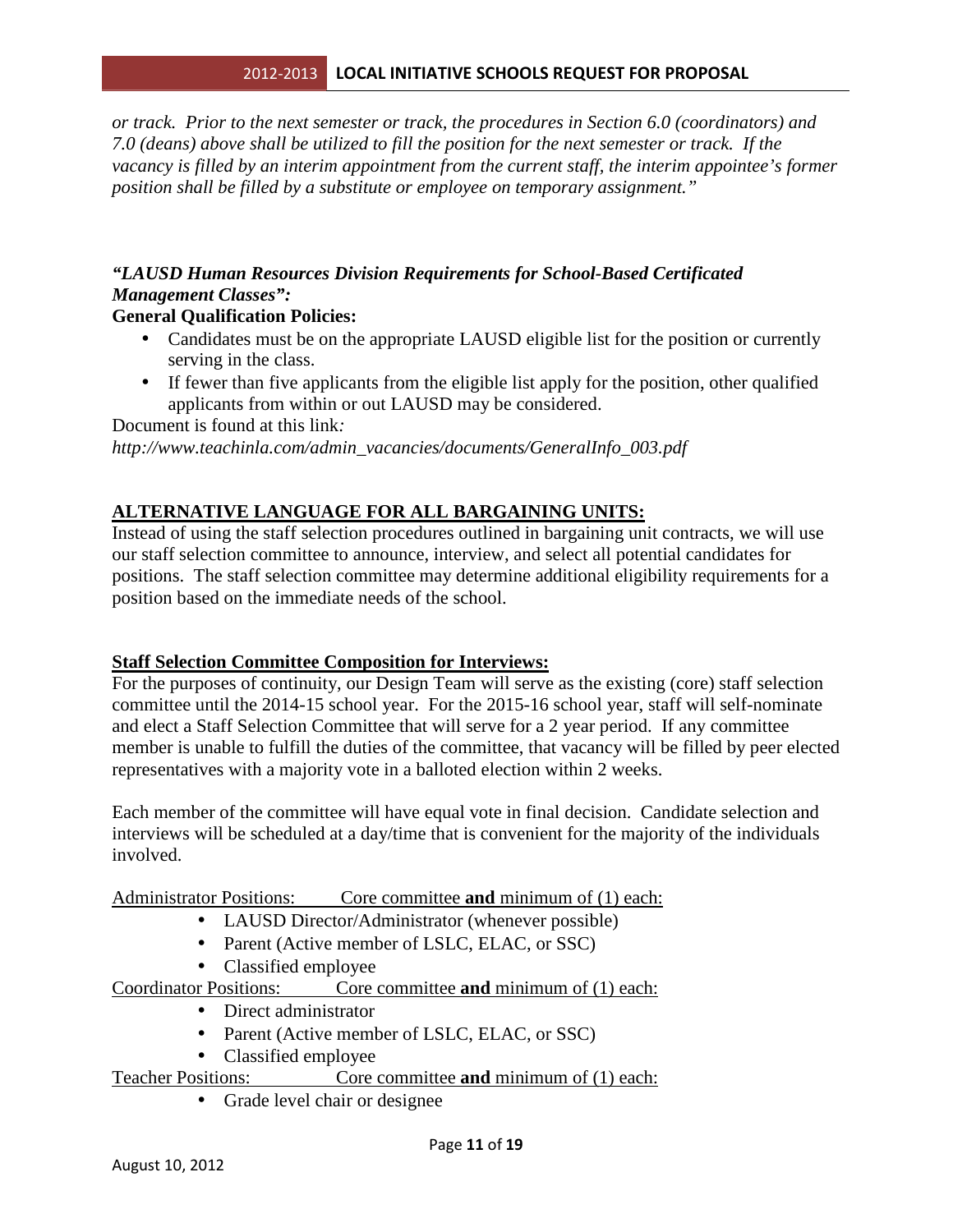• Direct administrator

All other vacancies: Core committee **and** minimum of (1) each:

- Peer/ similar class code representative
- Direct administrator

## **Procedures for Filling Vacant Positions:**

As positions become available, the committee will collect résumés of qualified candidates and select individuals to interview. This process will be repeated until the committee has chosen a candidate and that candidate has filled the position. If the candidate cannot fill the position for any reason, the committee will select a new candidate.

iii. How will it affect students? How will it affect staff? How will it affect parents? Students will benefit from the opportunity of having top-quality teachers, administrators, and staff to support their academic growth. Staff will benefit from having an increasingly collaborative and cohesive school environment in which they will work together toward the mission and vision of the school. Staff will cooperate to increase student achievement in effective and innovative ways. Parents will have opportunities to select staff and will benefit from partnering with collaborative school personnel.

## *10. Process for determining teacher assignments*



 *Yes, we are selecting this waiver*   $\boxtimes$  *No, we are not selecting this waiver* 

## *If you have selected no, please proceed to number 11. If you have selected yes, please address the following prompts:*

- i. What areas of concern identified in Section C do you believe this waiver will help your school impact?
- ii. Describe how you will implement this waiver and the alternative language you will substitute for the contract language or policy you are waiving.
- iii. How will it affect students? How will it affect staff? How will it affect parents?

#### *11. Process for assigning teachers to grade levels, subjects, classes, etc.*

 *Yes, we are selecting this waiver No, we are not selecting this waiver* 

# *If you have selected no, please proceed to number 12. If you have selected yes, please address the following prompts:*

- i. What areas of concern identified in Section C do you believe this waiver will help your school impact?
- ii. Describe how you will implement this waiver and the alternative language you will substitute for the contract language or policy you are waiving.
- iii. How will it affect students? How will it affect staff? How will it affect parents?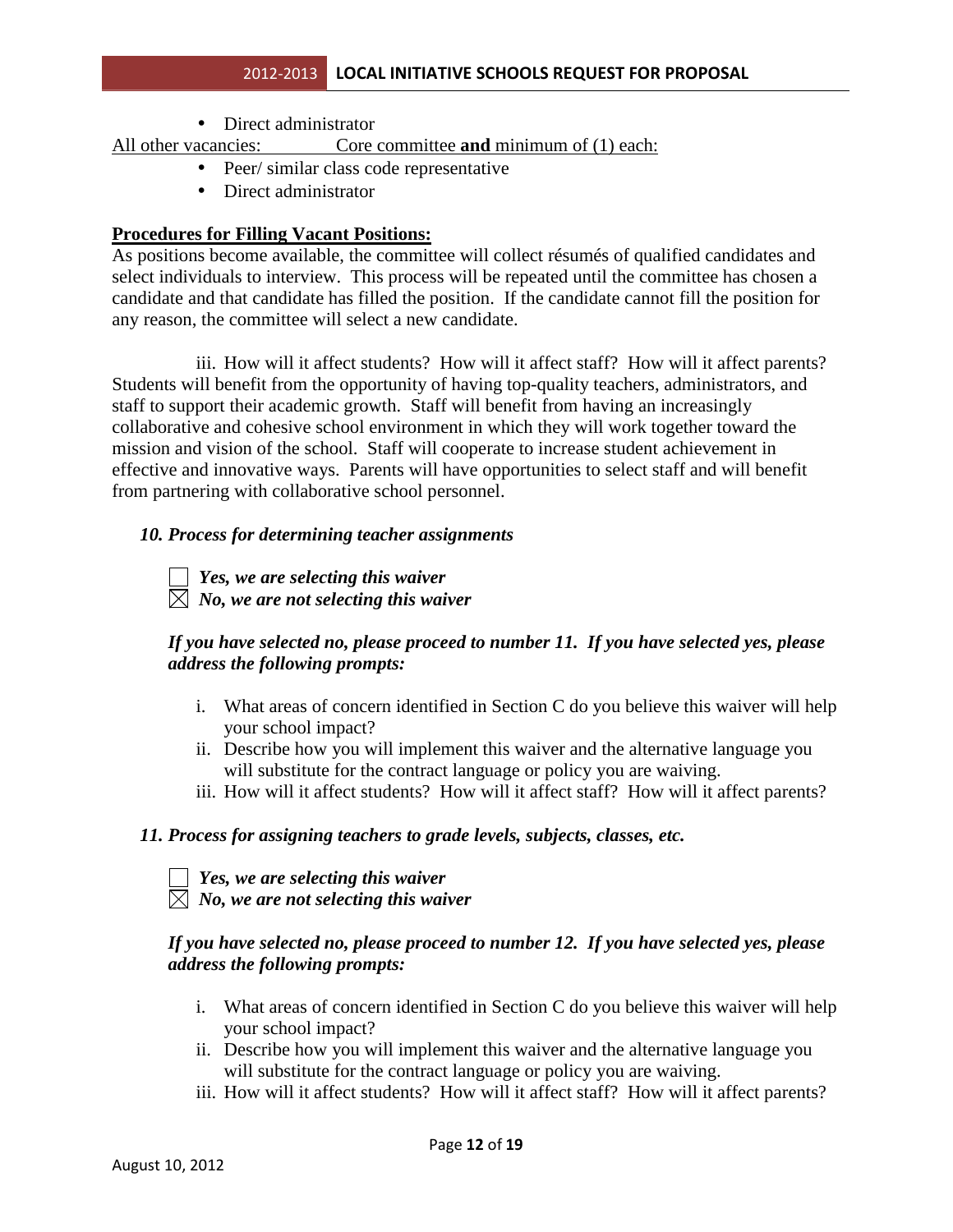# *12. School student discipline guidelines and code of conduct*

- *Yes, we are selecting this waiver*
- $\boxtimes$  No, we are not selecting this waiver

# *If you have selected no, please proceed to number 13. If you have selected yes, please address the following prompts:*

- i. What areas of concern identified in Section C do you believe this waiver will help your school impact?
- ii. Describe how you will implement this waiver and the alternative language you will substitute for the contract language or policy you are waiving.
- iii. How will it affect students? How will it affect staff? How will it affect parents?

## *13. School health and safety matters*

*Yes, we are selecting this waiver*   $\boxtimes$  *No, we are not selecting this waiver* 

# *If you have selected no, please proceed to number 14. If you have selected yes, please address the following prompts:*

- i. What areas of concern identified in Section C do you believe this waiver will help your school impact?
- ii. Describe how you will implement this waiver and the alternative language you will substitute for the contract language or policy you are waiving.
- iii. How will it affect students? How will it affect staff? How will it affect parents?

# *14. Additional waivers*

# **G. FAMILY AND COMMUNITY ENGAGEMENT**

Our school has previously held a variety of events to involve parents; including an on-site Parent Center, providing parent workshops, ESL classes, Math/Literacy/Science Nights, parent conferences, parent advisory and informational meetings, and a school website featuring a parent calendar. Also, we have support staff including a Wellness Facilitator, School Psychologist, and Attendance Counselor that provides resources on community programs to our parents. Our barriers that hinder participation and meaningful engagement from parents and the community are inconsistent parent attendance and lack of interest. To address these concerns, the school will collaborate with teachers and parent advisory members on new ways of bringing in parents to events. Providing opportunities for students to create and participate in events (such as an art gallery, science fair, theatrical performances) that showcase their talents will help increase parent attendance. Also, trying new methods of reaching parents, including email and newsletters, may help improve communication between school and home. Continuing advisory/leadership council meetings with parents and surrounding community and completing needs assessment surveys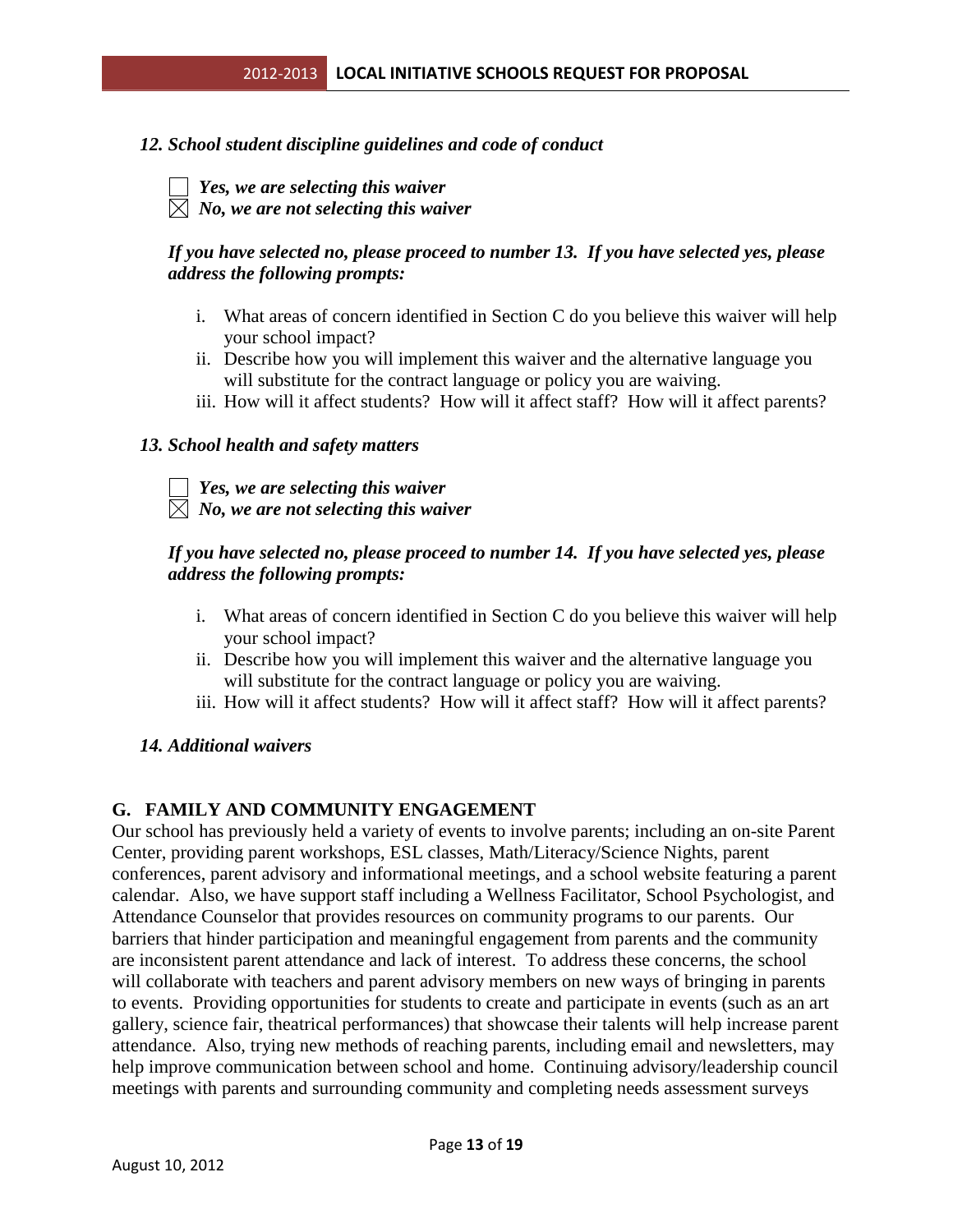will provide parents the opportunity to provide recommendations on instructional programs and school operations throughout the year. Ensuring that the school organizes family-friendly activities that are interactive will help create a more inviting school environment. Having these kinds of activities will give parents the knowledge needed and an important role in their child's education. Our progress will be measured by parent participation on the LAUSD School Experience Survey as well as school-created surveys. Also, an increase in the number of parents attending school-related events will reflect our success in this area.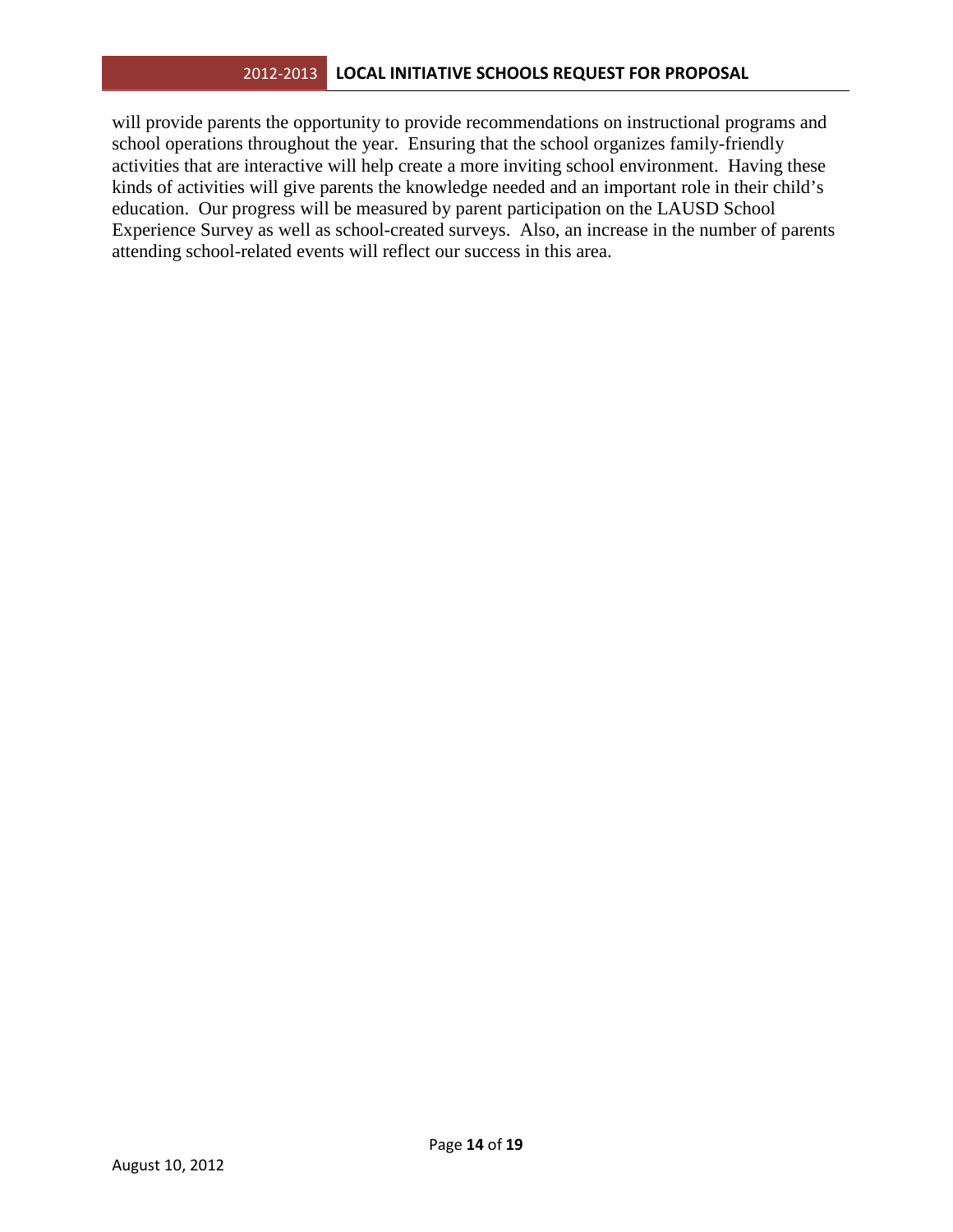# **H. SCHOOL PLANNING TEAM (2-3 pages)**

#### *1. Who are the members of your planning team?*

#### • *How the Design Team came together*

*The Design Team was formed from the original Staff Selection committee. Additional members volunteered to join the team in the exploration of the different autonomy options; creating a "core" committee.* 

#### • *Who is the leader of the Design Team*

*The leader of the Design Team is Anna Aguilera, the Categorical Programs Advisor at 135th Street Elementary School.* 

| Amanda Crane        | PSI teacher                  |
|---------------------|------------------------------|
| Anna Aguilera       | Categorical Programs Advisor |
| Dr. La Kecia Smith  | RSP teacher                  |
| <b>Flor Jimenez</b> | Kindergarten teacher         |
| Kathleen Asanuma    | $I^{st}$ grade teacher       |
| Lori Smith          | $2^{nd}$ grade teacher       |
| Valgene Pavageau    | <b>SRLDP</b> teacher         |

#### • *Who are the members*

**Amanda Crane** has 12 years experience working with children of all ages and their families. She has been working in schools and with children identified as at-risk or with special needs for the past ten years. She has worked as a childcare provider, foster care provider, educational assistant, consultant, behavior interventionist, and teacher. She is a first year LAUSD teacher, however she been working on-site at 135<sup>th</sup> Street Elementary School since 2010, starting as a Behavior Interventionist through an outside agency. The following school year, she returned to 135<sup>th</sup> Street Elementary to complete student teaching in grades 1, 3, and 5, and this year she began teaching the Preschool Intensive Program. She has both a Multiple Subject credential and a Special Education Mild/Moderate credential. She has an Associate of Applied Science in Community Service (now called the Family and Human Services Program), a Bachelor of Arts in Special Education, and is currently enrolled in the Early Childhood Special Education Masters Program at California State University Dominguez Hills.

**Anna Aguilera** has worked for LAUSD for 13 years and serves as the Categorical Programs Advisor (coordinator). She has been the coordinator at 135th since May 2008. She coordinates Title I and English Learner budgets, handles compliance mandates and implementation, serves on the administrative/instructional team, and works with parents, teachers, and students. She has been a coordinator for 7 years, almost 5 years at 135th and 2.5 years at John Mack Elementary in Los Angeles. Prior to her coordinator and teacher experience at Mack Elementary, she worked as a teacher for 4 years at Vermont Avenue Elementary. She has taught 1st, 2nd, and 5th grades; including an intervention/retention class for 2nd grade students. She facilitates professional development, parent advisory meetings (ELAC and SSC), and other staff/committee meetings; including Social, Interview, and Grant committees. Recently, Mrs. Aguilera applied for and was awarded a grant for \$92,500 from the Lowe's Charitable and Educational Foundation for a brand-new computer lab for student and parent use. She documents the progress of the computer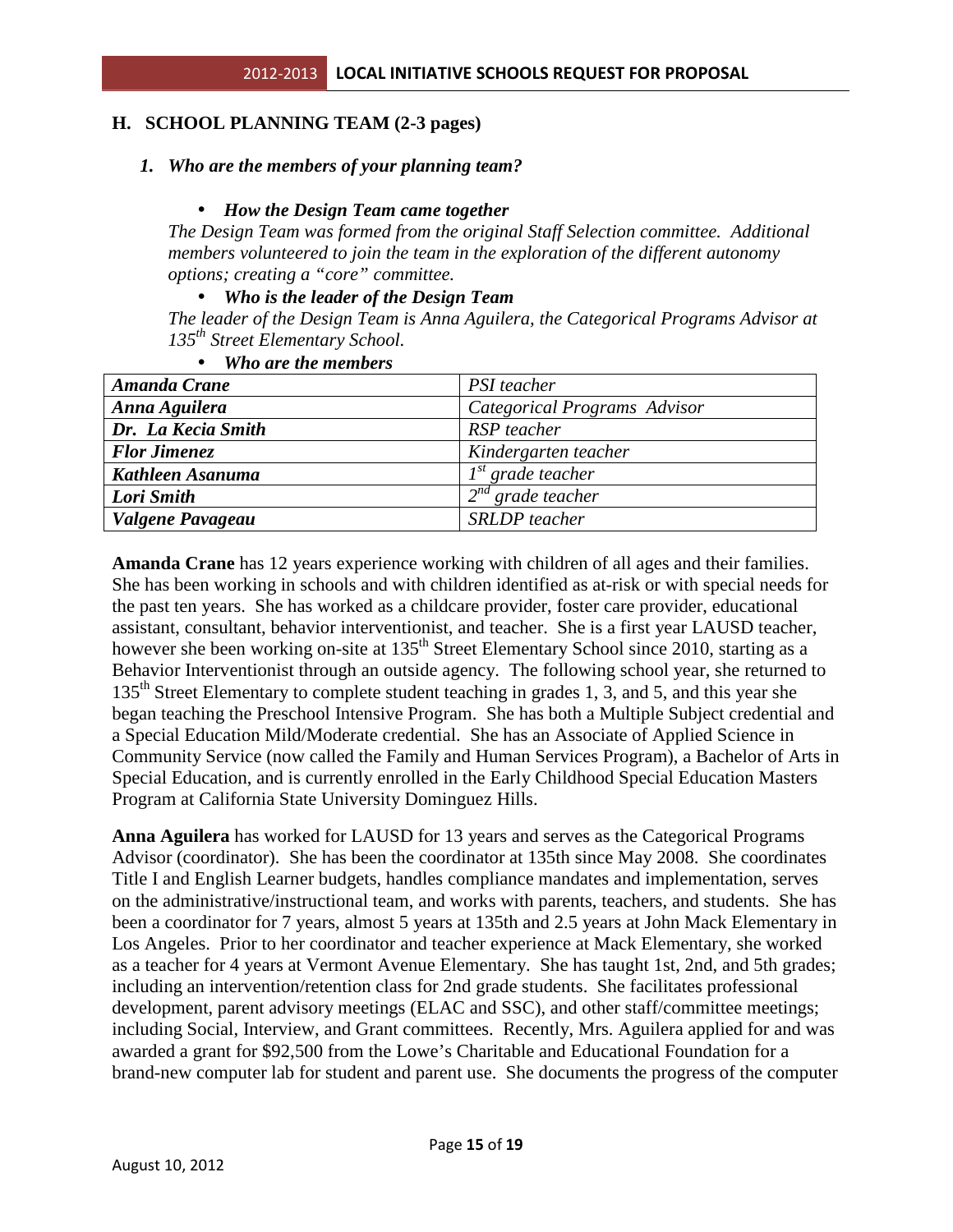lab project, Nutrition Network projects, and other school news on the school's website: www.tinyurl.com/135school.

**Dr. La Kecia Smith** has been a part of the Los Angeles Unified School District for over 40 years. She is proud to say that she is a product of the system and is committed to ensuring that students continue to have opportunities for success. She has served as an Assistant Principal, Elementary Instructional Specialist. teacher (general and special education), district intern advisor, school support specialist for high schools in Local District I and Professional Development School (PDS) liaison with Cal State Dominguez Hills. She has the distinct honor of providing service to students from Pre K-Adults. In years past, she worked diligently with teacher preparation programs with the California Commission on Teacher Credentialing. Dr. Smith is currently a member of Kappa Delta Pi International Honor Society in Education, Associate Administrators of Los Angeles, Council of Black Administrators, Board of Institutional Reviewers, United Teachers of Los Angeles and Delta Sigma Theta Sorority, Incorporated. La Kecia Smith received her B.A. in Child Development from San Jose State University, her M.A. in Special Education from Loyola Marymount and her Ed.D. in K-12 Educational Leadership from Azusa Pacific University. She is currently serving as a Resource Specialist Teacher at 135th Street ES in Los Angeles Unified School District, where she is responsible for assessing, supervising, managing, facilitating, developing and the implementation of effective Individual Education Programs (IEP) for nearly 40 students with diverse needs.

**Flor Jimenez** has been an LAUSD educator for thirteen years with a BCLAD certificate in Spanish. She began her teaching career at Vermont Avenue Elementary School where she taught third grade, first grade, and kindergarten. Flor then transferred to Mack Elementary School where she taught kindergarten for four years. While at Mack Elementary School, Flor was the kindergarten grade level chair and worked with administration to ensure continued student academic growth. She also was an ELD practicum teacher who demonstrated English language development lessons to teachers at various school sites. In 2010, Flor received her GATE certification. After working at Mack Elementary School, she worked at Washington Primary Center where she cooperated in writing and was awarded, along with three other teachers, the UCLA TIIP grant, a teacher initiated inquiry project for professional development . She was recognized as Teacher of the Year in 2010. She has applied for and received Target grants that have been awarded to her classroom for field trips. She is currently in her second year of teaching kindergarten at 135th Street Elementary School.

**Kathleen Asanuma** has been an LAUSD teacher for 28 years. She taught first, second, and third grade at Marvin Avenue Elementary School for 12 years. During her tenure at Marvin Avenue, she served as grade level chair, UTLA co-chapter chair, and was a member of the School Safety and Library Committees. She participated in the Jet Propulsion Laboratory's Comfortable Approach to Teaching Science (CATS) in 1987. She was also a member of Marvin Avenue's first Local School Leadership Council. She has taught first grade for the past 16 years at 135th Street Elementary School. She has been on the School Safety, Discipline and Social Committees. She has been a master teacher for student teachers from California State Universities Long Beach and Dominguez Hills. She has been an active member on the Staff Selection Committee for the past 12 years, and is a current member on the Local School Leadership Council.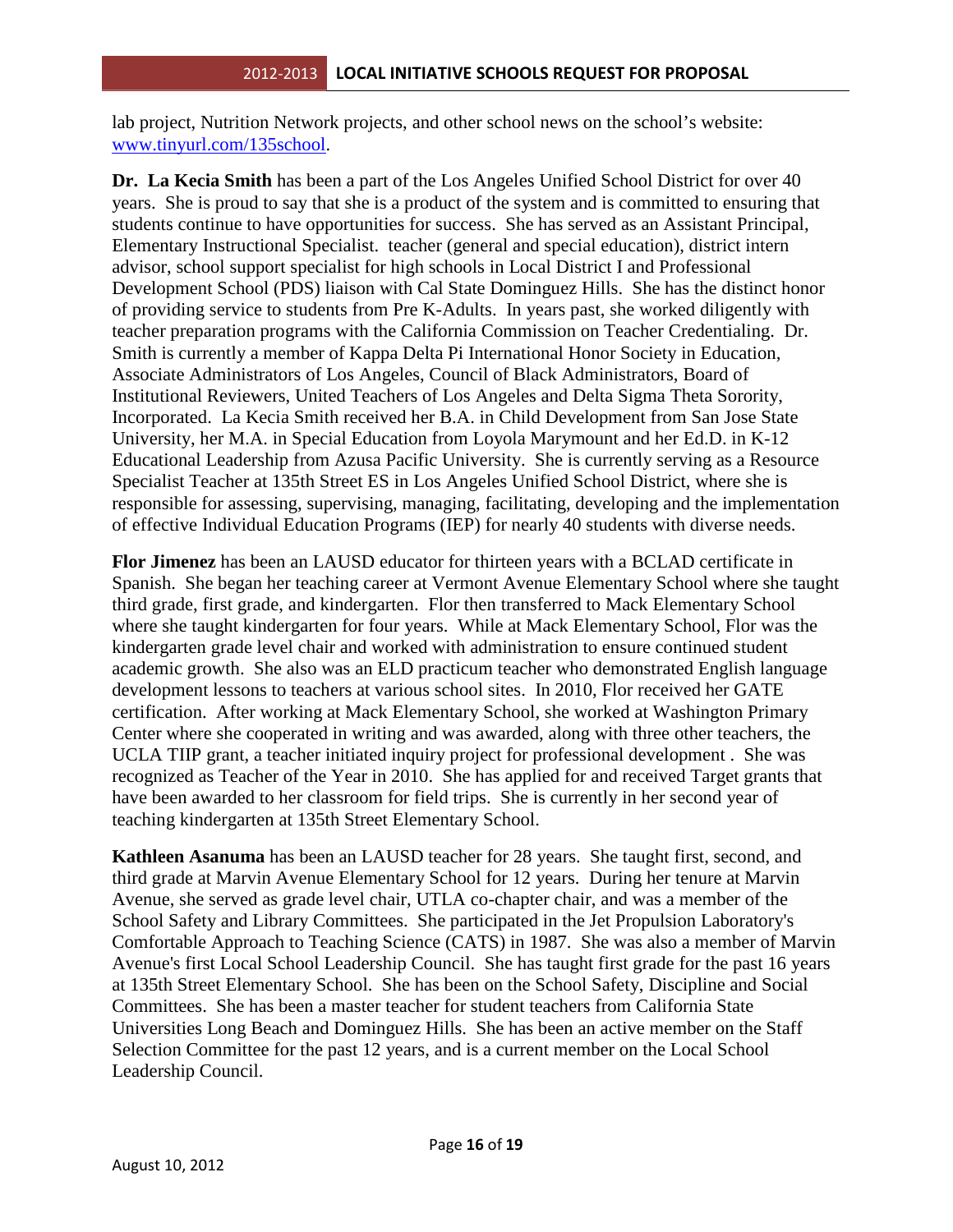Lori Smith is a dynamic, resourceful teaching professional with a genuine interest in the students' academic and social growth. Lori is considered a highly qualified teacher, having received her California Clear Multiple Subjects Teaching Credential June 1, 2005, and is certified to teach English as a Second Language. Lori has been with LAUSD since August 2002, and is in her 11th year of teaching at 135th Street School. Lori has taught a variety of grades, including 1st, 4th, and 2nd grade, which she has taught for the past 4 years. During her tenure at 135th Street School, Lori has taken leadership roles. She is currently the UTLA co-chairperson, serving as the UTLA representative on the Local School Leadership Council. Lori has been a member of the Interview Selection Committee for the past 2 years and has been lead grade-level teacher for the English Language Development program.

**Valgene Pavageau** has taught at this location for the past 27 years. While she has been at 135th Street School, she has performed many duties and has been involved with many other activities throughout the District. Among these, she has been a mentor teacher serving District Interns, was an active member on School Based Management, leadership committees, and other school based committees. She has taught and was an advisor with Special Education in the Afterschool Early Education Program and worked as a part of the team in the Pre-school Collaborative Class. Currently, Valgene teaches in the School Readiness Language Development Program and serves as an active member on the School Site Council. She is also an AEMP facilitator, lead teacher for the Network for a Healthy California-LAUSD, and is a presenter for the Association of Mexican American Educators. She has always been an advocate for the parents in our school community by leading workshops and hopes to continue to empower them through education.

> • Planning Process utilized to develop the proposal and how the school was engaged

To begin the planning process, team members attended Autonomy Workshops 101 and 102 to gather information about the different autonomy models. The information from these workshops was disseminated to the certificated staff. Presenters were invited to our school to give additional information about specific autonomy models. Staff held a straw vote and agreed to explore autonomy options.

A School-wide Stakeholder survey was created and sent out to all stakeholders (in English and Spanish); including parents and parent community representatives. The survey asked stakeholders about their opinions and recommendations on the school's vision, mission, instructional program, professional development, school culture, parent/community participation, accountability measures, and school governance. The Design Team collected the completed surveys and compiled the data. The data showed that the LIS model would be the best fit for our needs. The data was presented to the staff for the petition vote. Staff approved to prepare a proposal for LIS. The Design Team has collaborated with Stakeholders through weekly and monthly meetings to create the proposal.

# *2. How were parents and the community engaged in the development of the plan?*

In November 2012, our school sent out a School-wide Stakeholder Survey for all stakeholders (in English and Spanish); including parents and parent community representatives. The survey asked stakeholders about their opinions and recommendations on the school's vision, mission, instructional program, professional development, school culture, parent/community participation,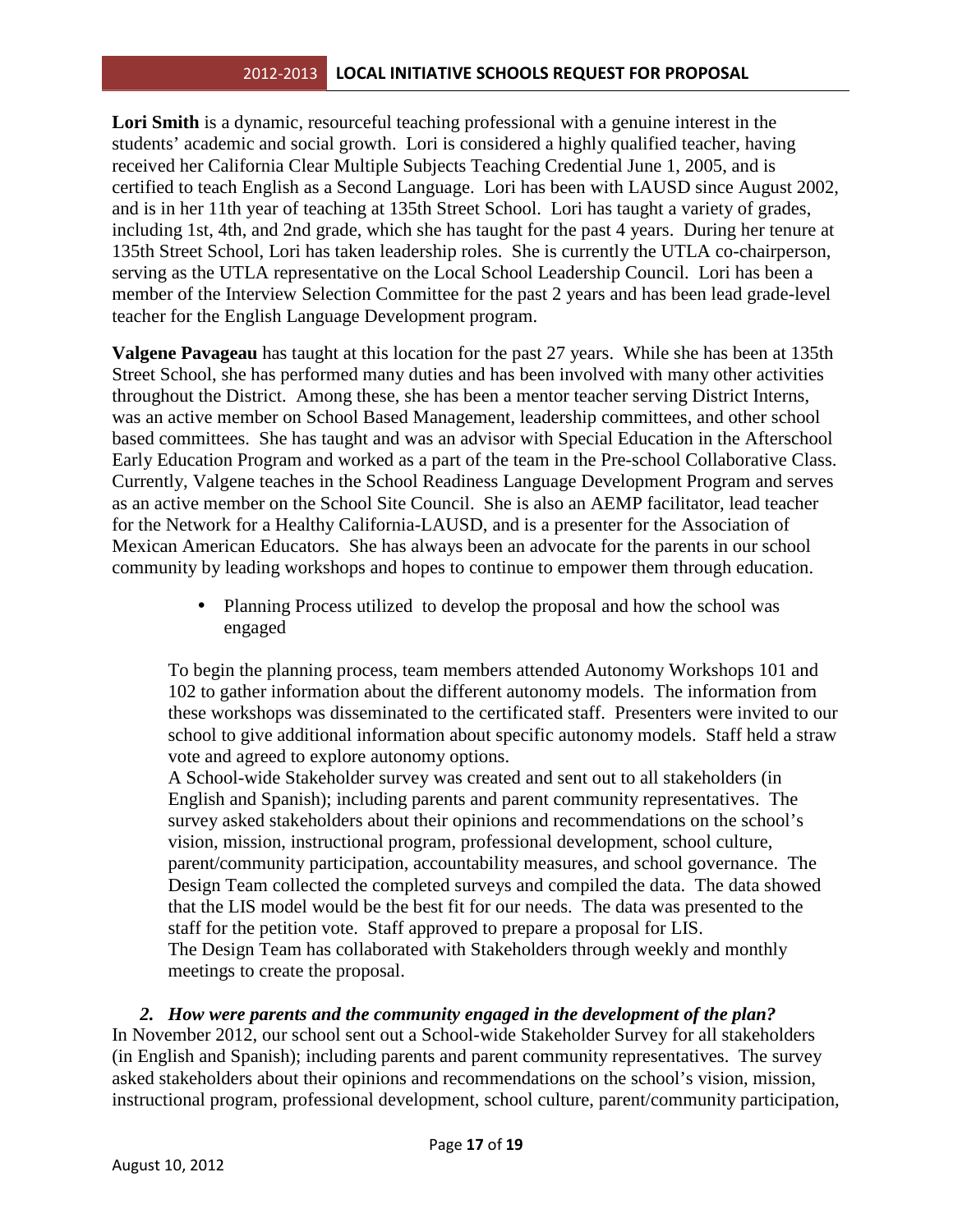accountability measures, and school governance. Each parent had the opportunity to either submit a response in writing or attend a parent advisory meeting to convey their comments. Parents and advisory committee members were invited to participate on the plan writing team as well. Furthermore, documentation of the school's progress was posted on school website to keep stakeholders informed. The survey responses were then reviewed and analyzed in terms of school priorities. Results from these surveys helped guide the direction of the proposal.

# **I. IMPLEMENTATION**

Staff review of LIS proposal (January 22 and 29, 2013)

School Site Council review of LIS proposal (January 23, 2013)

Staff feedback allowed for revisions, if applicable (January 22-February 4, 2013)

UTLA member vote to approve LIS final proposal (February 5, 2013)

Ballot results and final LIS proposal submitted to Local Options Oversight Committee –(LOOC) by February 8, 2013.

Pending a 60% majority UTLA approval: LOOC to support implementation of LIS proposal at 135<sup>th</sup> Street Elementary School (February 2013-ongoing).

# **Begin Process of Principal Selection (February 2013)**

- Core Staff Selection Committee will determine Staff Selection committee composition for the selection of the new principal for the 2013/2014 school year.
- Core Staff Selection Committee will determine eligibility requirements for prospective principal.
- Committee will prepare and post the principal vacancy (March 2013).
- Committee will collect and review resumes (March 2013) and select possible candidates
- Schedule interviews (April/May 2013)

# **Principal selection (May 2013)**

#### **Professional Development planning (May 2013-ongoing)**

• After the current principal finalizes the 2013-14 matrix, per UTLA contract, the newly formed grade-levels will collaborate to prioritize specific professional development needs (including topics, format, and presenter) and give their recommendations to their newly chosen Grade Level Chairs. School data from the School Experience Survey, student test results on CST and other district assessments, categorical budget needs assessment surveys, grade level/teachercreated assessments, and other relevant data findings must guide the professional development needs and priorities.